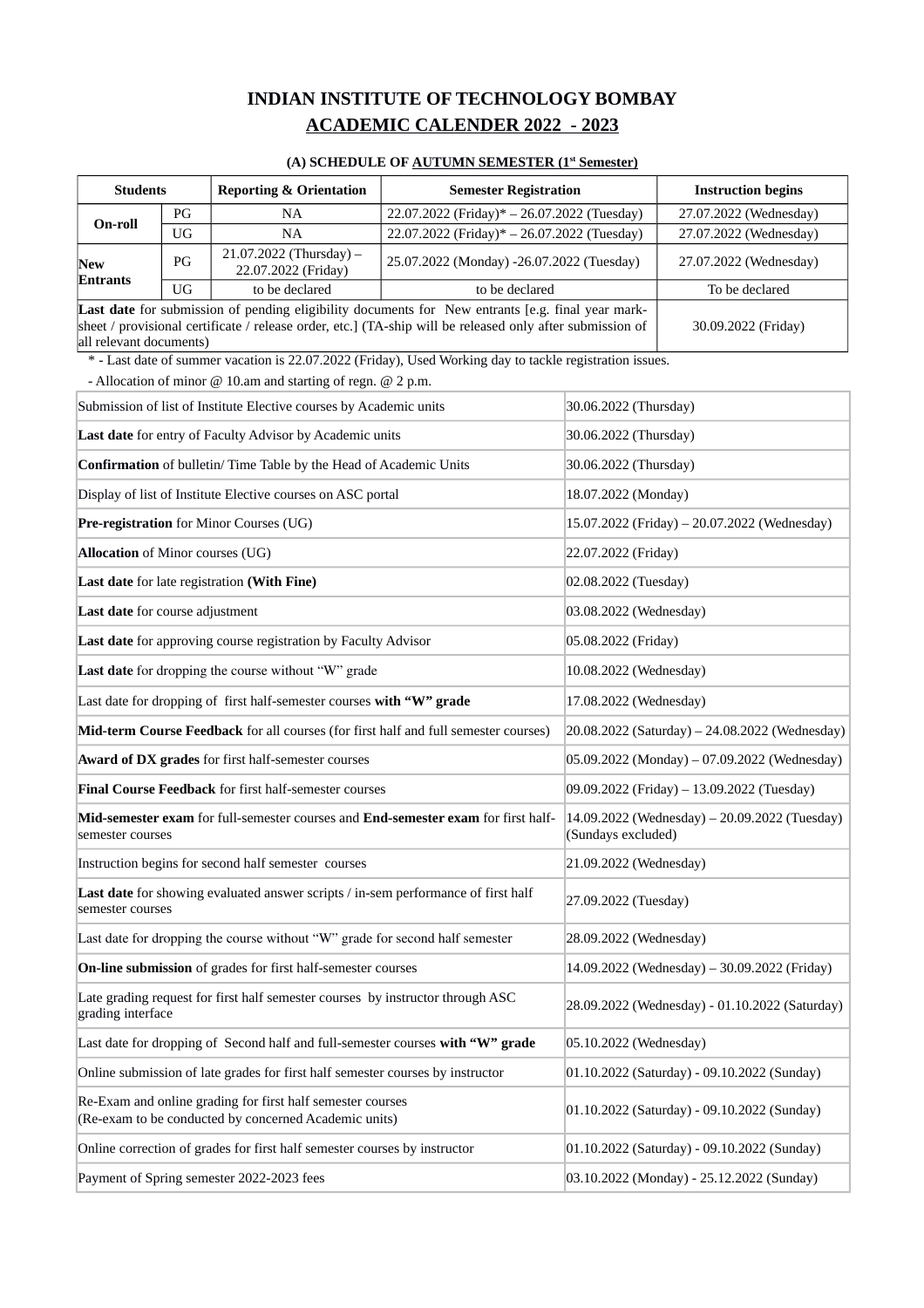| Payment of Spring semester 2022-2023 fees (with fine)                                                                                                           | 26.12.2022 (Monday) - 09.01.2023 (Monday)                       |
|-----------------------------------------------------------------------------------------------------------------------------------------------------------------|-----------------------------------------------------------------|
| Mid-term Course Feedback for second half-semester courses                                                                                                       | 14.10.2022 (Friday) - 18.10.2022 (Tuesday)                      |
| Award of DX grades for full-semester and second half-semester courses                                                                                           | 31.10.2022 (Monday) – 02.11.2022 (Wednesday)                    |
| <b>Final Course Feedback</b> for full-semester and second half-semester courses                                                                                 | 04.11.2022 (Friday) - 08.11.2022 (Tuesday)                      |
| <b>Last date of instruction</b>                                                                                                                                 | 09.11.2022 (Wednesday)                                          |
| End-semester examination                                                                                                                                        | 11.11.2022 (Friday) - 21.11.2022 (Monday)<br>(Sundays excluded) |
| Last date for showing evaluated answer scripts / in-sem performance                                                                                             | 28.11.2022 (Monday)                                             |
| On-line submission of grades for full-sem & second half-semester courses                                                                                        | 11.11.2022 (Friday) - 01.12.2022 (Thursday)                     |
| Late grading request for second half semester courses and full semester courses by<br>instructor through ASC grading interface                                  | 28.11.2022 (Monday) - 01.12.2022 (Thursday)                     |
| Online submission of late grades for second half semester courses and full semester<br>courses by instructor                                                    | 02.12.2022 (Friday) - 10.12.2022 (Saturday)                     |
| Re-Exam and online grading for second half semester courses and full semester<br>courses by instructor<br>(Re-exam to be conducted by concerned Academic units) | 02.12.2022 (Friday) - 10.12.2022 (Saturday)                     |
| Online correction of grades for second half semester courses and full semester courses<br>by instructor                                                         | 02.12.2022 (Friday) - 10.12.2022 (Saturday)                     |
| <b>WINTER VACATION</b> (for students)                                                                                                                           | 29.11.2022 (Tuesday) - 01.01.2023 (Sunday)                      |
| Date for auto conversion of "FF" and "II" grade to "FR"                                                                                                         | 12.12.2022 (Monday)                                             |
| Last date for end of academic activities for Spring Semester                                                                                                    | 12.12.2022 (Monday)                                             |
| Calculation of SPI/ CPI                                                                                                                                         | 13.12.2022 (Tuesday)                                            |
| Last date for transfer to Academic Rehabilitation Program (ARP) / Academic<br>Probation (AP)                                                                    | 13.12.2022 (Tuesday)                                            |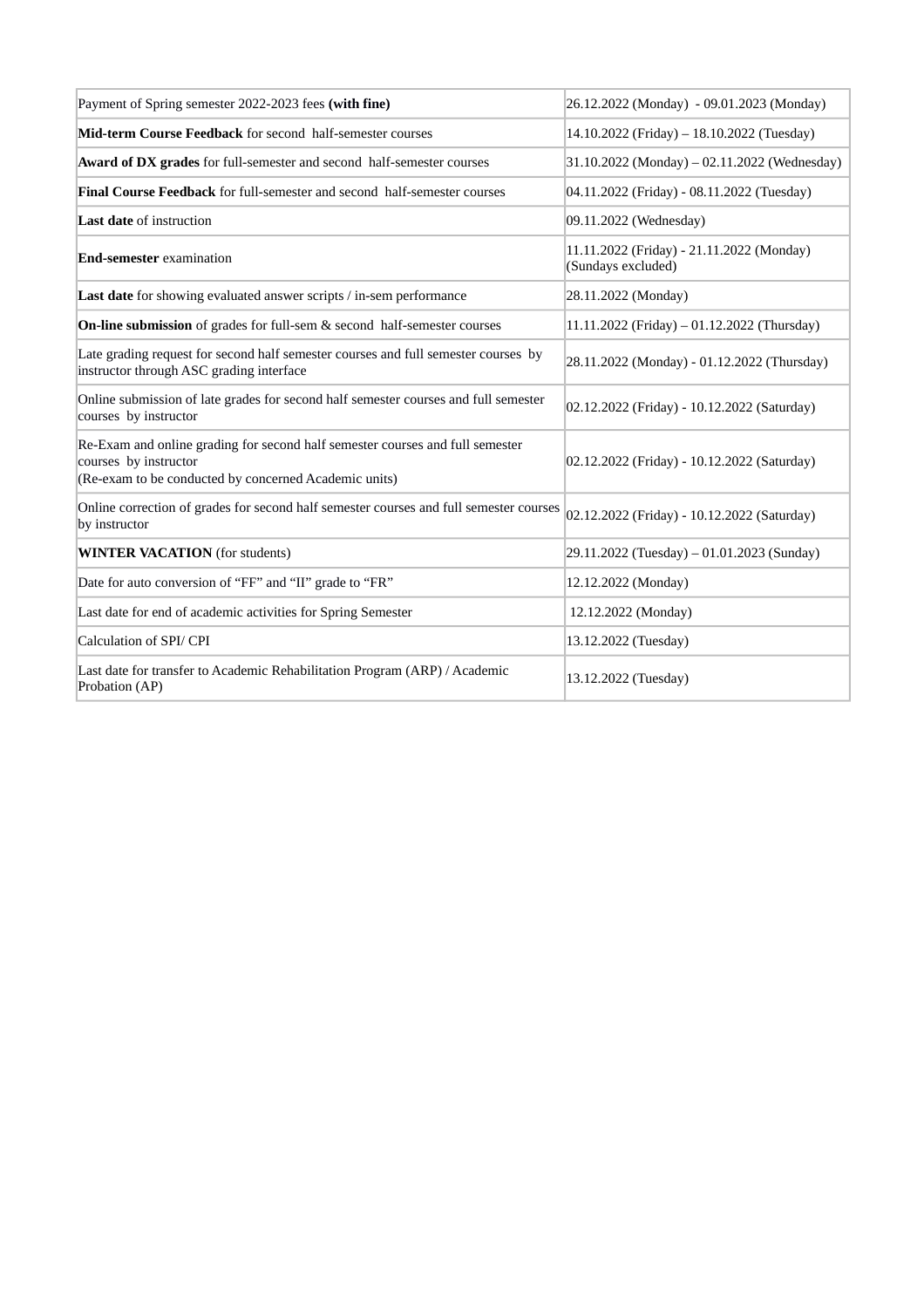## **(B) SCHEDULE OF SPRING SEMESTER (2nd Semester)**

| <b>Students</b>                                                                                                                                                                                                                              | <b>Reporting &amp; Orientation</b>                                                     | <b>Semester Registration</b>              |                                                   | <b>Instruction begins</b>                     |
|----------------------------------------------------------------------------------------------------------------------------------------------------------------------------------------------------------------------------------------------|----------------------------------------------------------------------------------------|-------------------------------------------|---------------------------------------------------|-----------------------------------------------|
| On-roll (UG/PG)                                                                                                                                                                                                                              | <b>NA</b>                                                                              | 26.12.2022 (Monday) - 30.12.2022 (Friday) |                                                   | 02.01.2023                                    |
| New Entrants, Ph.D                                                                                                                                                                                                                           | 30.12.2022 (Friday) (forenoon)                                                         | 30.12.2022 (Friday) (afternoon)           |                                                   | (Monday)                                      |
| Last date for submission of pending eligibility documents for PG new entrants [e.g. final year mark-<br>sheet / provisional certificate / release order, etc.] (TA-ship will be released only after submission of all<br>relevant documents) |                                                                                        |                                           |                                                   | 28.02.2023 (Tuesday)                          |
|                                                                                                                                                                                                                                              | - Allocation of minor $@$ 10.am and starting of regn. $@$ 2 p.m.                       |                                           |                                                   |                                               |
|                                                                                                                                                                                                                                              | Submission of list of Institute Elective courses by Academic units                     | 30.11.2022 (Wednesday)                    |                                                   |                                               |
|                                                                                                                                                                                                                                              | Last date for entry of Faculty Advisor by Academic units                               |                                           | 30.11.2022 (Wednesday)                            |                                               |
|                                                                                                                                                                                                                                              | Confirmation of bulletin/ Time Table by the Head of Academic Units                     |                                           | 30.11.2022 (Wednesday)                            |                                               |
|                                                                                                                                                                                                                                              | Display of list of Institute Elective courses on ASC portal                            |                                           | 19.12.2022 (Monday)                               |                                               |
| Pre-registration for Minor Courses (UG)                                                                                                                                                                                                      |                                                                                        |                                           |                                                   | 16.12.2022 (Friday) - 23.12.2022 (Friday)     |
| Allocation for Minor courses (UG)                                                                                                                                                                                                            |                                                                                        |                                           | 26.12.2022 (Monday)                               |                                               |
| Last date for late registration (With Fine)                                                                                                                                                                                                  |                                                                                        |                                           | 06.01.2023 (Friday)                               |                                               |
| Last date for course adjustment                                                                                                                                                                                                              |                                                                                        |                                           | 09.01.2023 (Monday)                               |                                               |
|                                                                                                                                                                                                                                              | Last date for approving course registration by Faculty Advisor                         |                                           | 11.01.2023 (Wednesday)                            |                                               |
| Last date for dropping the course without "W" grade                                                                                                                                                                                          |                                                                                        |                                           | 16.01.2023 (Monday)                               |                                               |
|                                                                                                                                                                                                                                              | Last date for dropping of first half-semester courses with "W" grade                   |                                           | 23.01.2023 (Monday)                               |                                               |
| Mid-term Course Feedback for all courses (for first half<br>and full semester courses)                                                                                                                                                       |                                                                                        |                                           | 25.01.2023 (Wednesday) - 29.01.2023<br>(Sunday)   |                                               |
| Award of DX grades for first half-semester courses                                                                                                                                                                                           |                                                                                        |                                           |                                                   | 10.02.2023 (Friday)- 12.02.2023 (Sunday)      |
| Final Course Feedback for first half-semester courses                                                                                                                                                                                        |                                                                                        |                                           |                                                   | 14.02.2023 (Tuesday) - 17.02.2023 (Friday)    |
| Mid-semester exam for full-semester courses and End-semester exam for first half-<br>semester courses                                                                                                                                        |                                                                                        |                                           | (Sunday excluded)                                 | 18.02.2023 (Saturday) - 25.02.2023 (Saturday) |
| Instruction begins for second half semester courses                                                                                                                                                                                          |                                                                                        |                                           | 27.02.2023 (Monday)                               |                                               |
| Last date for showing evaluated answer scripts / in-sem performance of first half<br>semester courses                                                                                                                                        |                                                                                        |                                           | 03.03.2023 (Friday)                               |                                               |
|                                                                                                                                                                                                                                              | Last date for dropping the course without "W" grade for second half semester           |                                           | 06.03.2023 (Monday)                               |                                               |
|                                                                                                                                                                                                                                              | On-line submission of grades for first half-semester courses                           |                                           | 18.02.2023 (Saturday) - 08.03.2023<br>(Wednesday) |                                               |
| interface                                                                                                                                                                                                                                    | Late grading request for first half semester courses by instructor through ASC grading |                                           |                                                   | 06.03.2023 (Monday) - 09.03.2023 (Thursday)   |
|                                                                                                                                                                                                                                              | Last date for dropping of second half and full-semester courses with "W" grade         |                                           | 13.03.2023 (Monday)                               |                                               |
|                                                                                                                                                                                                                                              | Online submission of late grades for first half semester courses by instructor         |                                           |                                                   | 09.03.2023 (Thursday) - 17.03.2023 (Friday)   |
| Re-Exam and online grading for first half semester courses<br>(Re-exam to be conducted by concern Academic units)                                                                                                                            |                                                                                        |                                           |                                                   | 09.03.2023 (Thursday) - 17.03.2023 (Friday)   |
| Online correction of grades for first half semester courses by instructor                                                                                                                                                                    |                                                                                        |                                           |                                                   | 09.03.2023 (Thursday) - 17.03.2023 (Friday)   |
|                                                                                                                                                                                                                                              | Mid-term Course Feedback for second half-semester courses                              |                                           |                                                   | 23.03.2023 (Thursday) - 27.03.2023 (Monday)   |
| Award of DX grades for full-semester and second half-semester courses                                                                                                                                                                        |                                                                                        |                                           |                                                   | 04.04.2023 (Tuesday)-06.04.2023 (Thursday)    |
|                                                                                                                                                                                                                                              | Final Course Feedback for full-semester and second half-semester courses               |                                           | 08.04.2023 (Saturday) – 12.04.2023<br>(Wednesday) |                                               |
| Last date of instruction                                                                                                                                                                                                                     |                                                                                        |                                           | 13.04.2023 (Thursday)                             |                                               |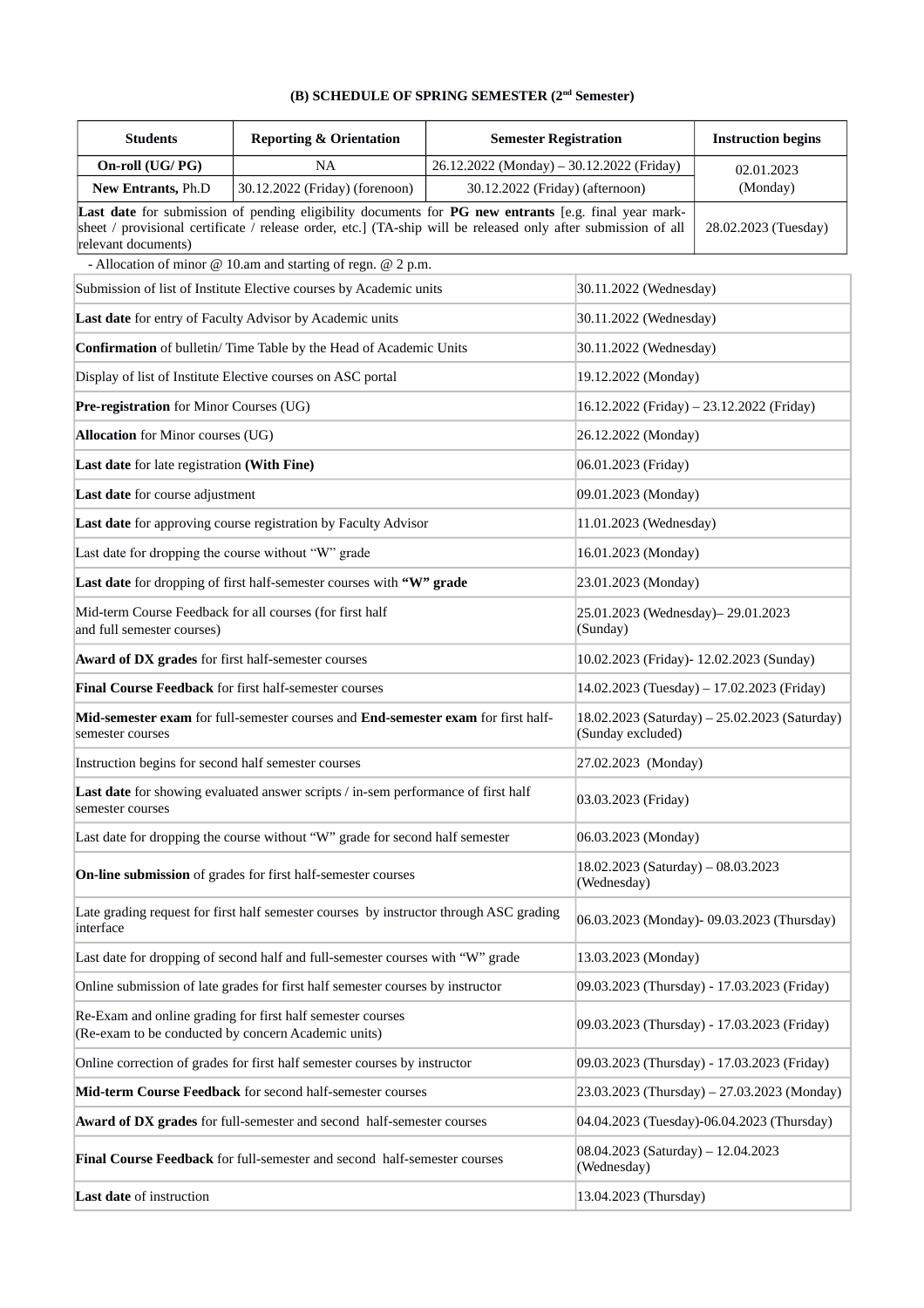| <b>End-semester</b> examination                                                                                                                               | 15.04.2023 (Saturday) - 25.04.2023 (Tuesday)<br>(Sunday excluded) |
|---------------------------------------------------------------------------------------------------------------------------------------------------------------|-------------------------------------------------------------------|
| Payment of Autumn semester 2023-2024 fees                                                                                                                     | 01.05.2023 (Monday) - 21.07.2023 (Friday)<br>(Tentative)          |
| Payment of Autumn semester 2023-2024 fees (with fine)                                                                                                         | $22.07.2023$ (Saturday) - 02.08.2023<br>(Wednesday) (Tentative)   |
| <b>Last date</b> for showing evaluated answer scripts / in-sem performance                                                                                    | 02.05.2023 (Tuesday)                                              |
| On-line submission of grades for full-sem and second half-semester courses                                                                                    | 15.04.2023 (Saturday) - 05.05.2023 (Friday)                       |
| Late grading request for second half semester courses and full semester courses by<br>instructor through ASC grading interface                                | 02.05.2023 (Tuesday)-05.05.2023 (Friday)                          |
| Online submission of late grades for second half semester courses and full semester<br>courses by instructor                                                  | 06.05.2023 (Saturday)-14.05.2023 (Sunday)                         |
| Re-Exam and online grading for second half semester courses and full semester courses<br>by instructor<br>(Re-exam to be conducted by concern Academic units) | 06.05.2023 (Saturday)-14.05.2023 (Sunday)                         |
| Online correction of grades for second half semester courses and full semester courses<br>by instructor                                                       | 06.05.2023 (Saturday)-14.05.2023 (Sunday)                         |
| <b>Summer Vacation</b> (for students)<br>(for Masters TA-category students, vacation is limited to 15 days)                                                   | $03.05.2023$ (Wednesday) - 16.07.2023<br>(Sunday)                 |
| Date for auto conversion of "FF" and "II" grade to "FR"                                                                                                       | 15.05.2023 (Monday)                                               |
| Last date for end of academic activities for Spring Semester                                                                                                  | 15.05.2023 (Monday)                                               |
| Calculation of SPI/ CPI                                                                                                                                       | 16.05.2023 (Tuesday)                                              |
| Last date for transfer to Academic Rehabilitation Program (ARP) / Academic Probation<br>(AP)                                                                  | 16.05.2023 (Tuesday)                                              |

## **(C) SCHEDULE OF SUMMER TERM**

| <b>Last date</b> to receive list of summer courses from academic units | 02.05.2023 (Tuesday)                                            |
|------------------------------------------------------------------------|-----------------------------------------------------------------|
| Display of list of Summer courses being offered                        | 12.05.2023 (Friday)                                             |
| <b>Registration</b>                                                    | 17.05.2023 (Wednesday) – 18.05.2023<br>(Thursday)               |
| <b>Instruction begins</b>                                              | [19.05.2023 (Friday)                                            |
| <b>Last date</b> for course adjustment                                 | [26.05.2023 (Friday)                                            |
| <b>Last date of Instruction</b>                                        | (13.07.2023 (Thursday)                                          |
| Term-end final exam                                                    | 14.07.2023 (Friday) – 18.07.2023 (Tuesday)<br>(Sunday excluded) |
| <b>Last date</b> for showing evaluated answer scripts                  | 20.07.2023 (Thursday)                                           |
| <b>On-line</b> submission of grades                                    | [14.07.2023 (Friday) - 21.07.2023 (Friday)                      |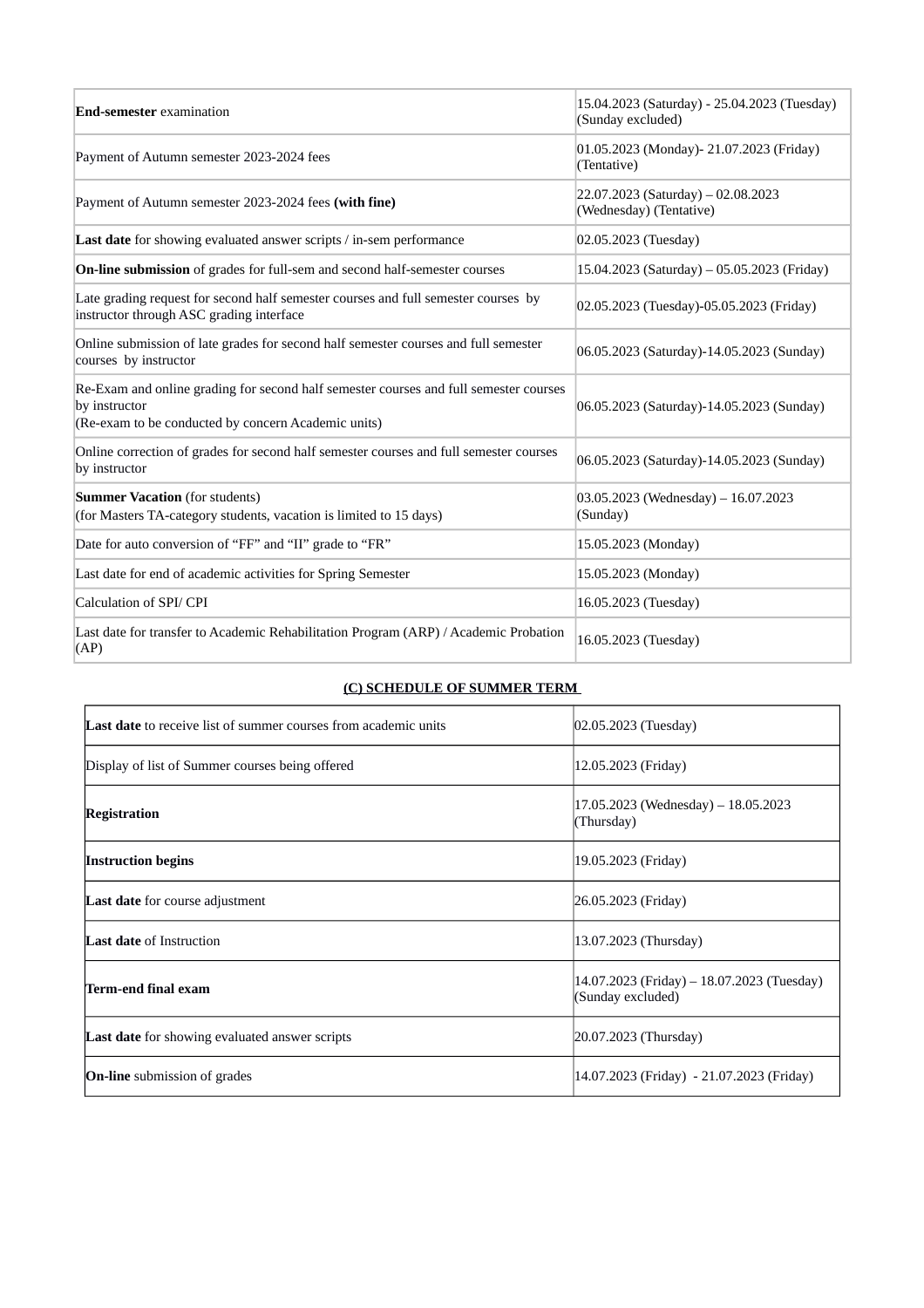## **Notes pertaining to academic activities**

 $\overline{\phantom{a}}$ 

| 1. | Many academic units organize orientation programmes for teaching assistants (TAs) and R&D orientations for new PG and<br>UG entrants. An Institute level orientation is also often organized for these purposes. Attendance and participation in the<br>orientation programme is mandatory for TAs. Absence from the same will make the TAs liable for a financial penalty in the<br>scholarship / financial support. All academic units / instructors of Institute core courses are expected to organize the<br>orientation in a format that they find appropriate to enable the best use of the services of the TAs. |
|----|------------------------------------------------------------------------------------------------------------------------------------------------------------------------------------------------------------------------------------------------------------------------------------------------------------------------------------------------------------------------------------------------------------------------------------------------------------------------------------------------------------------------------------------------------------------------------------------------------------------------|
| 2. | Registration for second half-semester courses should also be completed at the beginning of the semester.                                                                                                                                                                                                                                                                                                                                                                                                                                                                                                               |
| 3. | The presentation and submission of grade for the credit seminar must be completed by the last date of grade submission as per<br>the academic calendar.                                                                                                                                                                                                                                                                                                                                                                                                                                                                |
| 4. | Saturdays are included in both Mid-semester and End-semester dates.                                                                                                                                                                                                                                                                                                                                                                                                                                                                                                                                                    |
| 5. | NPTEL/SWAYAM courses (if opted for) to be registered during the registration window and to be graded during online<br>grade submission window.                                                                                                                                                                                                                                                                                                                                                                                                                                                                         |
| 6. | Academic units may register students for semester exchange courses as and when student returns from foreign institutes.                                                                                                                                                                                                                                                                                                                                                                                                                                                                                                |
| 7. | The classes missed due to public holidays may be compensated on Saturday/Sunday.                                                                                                                                                                                                                                                                                                                                                                                                                                                                                                                                       |

## **(D) SCHEDULE OF PROJECT / DISSERTATION / PhD ANNUAL PROGERSS SEMINAR**

**B.Tech / B.S.**

| <b>Stage</b> | <b>Registration</b>                                 | <b>Report Submission</b><br>bv | <b>Presentation by</b> |                                                                                                        |
|--------------|-----------------------------------------------------|--------------------------------|------------------------|--------------------------------------------------------------------------------------------------------|
|              | Along with registration<br>dates for Semester Regn. | 09.11.2022<br>(Wednesday)      | 18.11.2022 (Friday)    | Report submission – last date of instruction<br>Presentation – One week before last date of<br>grading |
| $\mathbf{H}$ | Along with registration<br>dates for Semester Regn. | 14.04.2023 (Friday)            | 04.05.2023 (Thursday)  | Report submission – last date of instruction<br>Presentation – One week before last date of<br>grading |

### **B.Des.**

| <b>Stage</b> | Registration                                     | <b>Presentation / Assessment by</b> | <b>Grade submission by</b> |
|--------------|--------------------------------------------------|-------------------------------------|----------------------------|
|              | Along with registration dates for Semester Regn. | IDC to internally handle the dates  | 30.09.2022 (Friday)        |
| Н            | Along with registration dates for Semester Regn. | IDC to internally handle the dates  | 04.07.2023 (Tuesday)       |

#### **DD (BTech + MTech)**

| <b>Batch / Stage</b>         | Registration                                    | <b>Report submission</b><br>by | <b>Presentation</b> /<br><b>Assessment by</b> | <b>Grade submission by</b> |
|------------------------------|-------------------------------------------------|--------------------------------|-----------------------------------------------|----------------------------|
| (2018 - 2023 Batch) Stage I  | Over in January, 2022                           | 14.10.2022 (Friday)            | 21.10.2022 (Friday)                           | 29.10.2022 (Saturday)      |
| (2018 - 2023 Batch) Stage II | with Stage - I grade subm.                      | 16.06.2023 (Friday)            | 30.06.2023 (Friday)                           | 04.07.2023 (Tuesday)       |
| (2019 - 2024 Batch) Stage I  | Alongwith registration<br>dates for Spring Sem. | Next academic session          | Next academic<br>session                      | Next academic session      |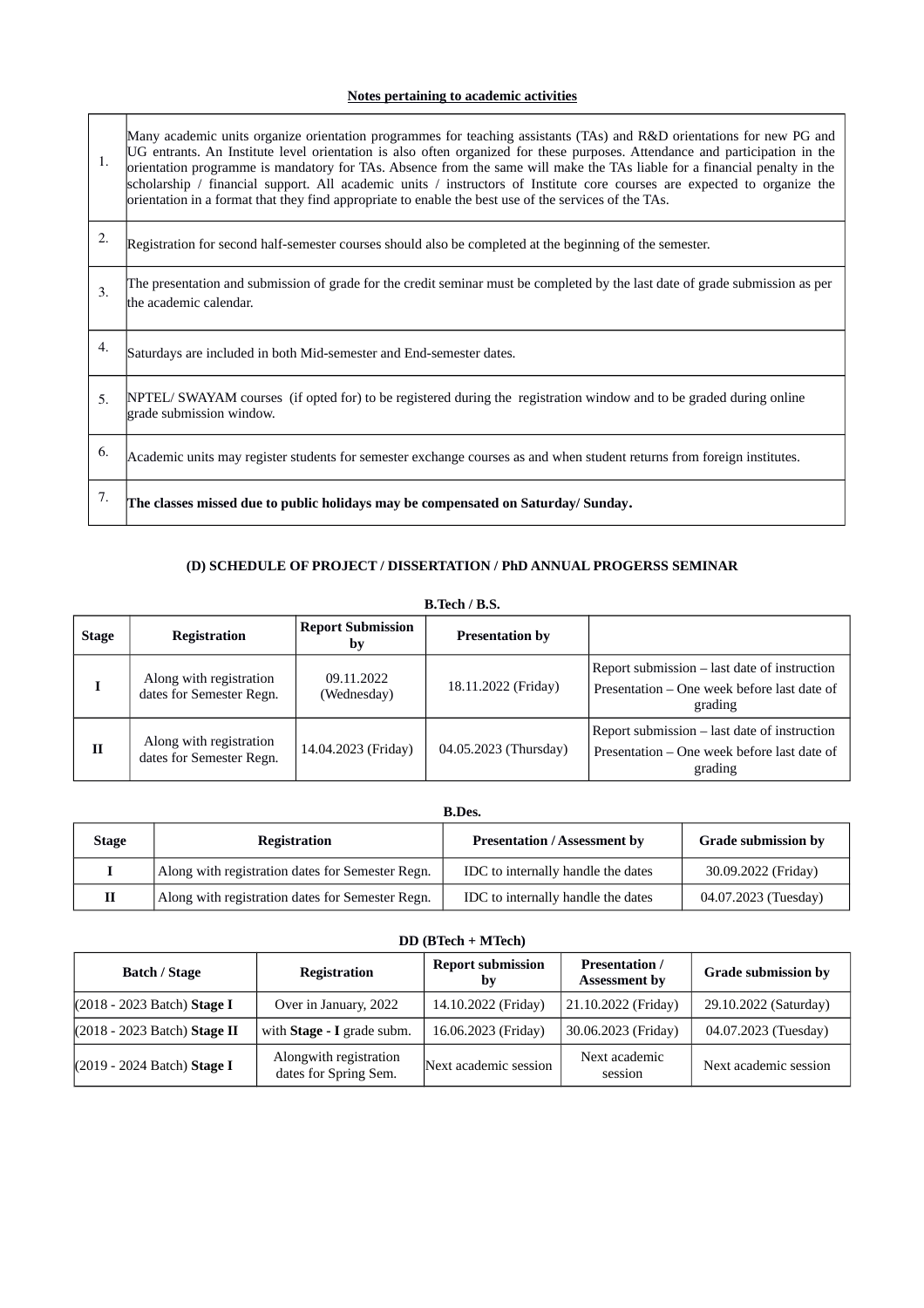| M.Tech. / M.Phil.                                                                  |                                                    |                             |                                               |                            |  |
|------------------------------------------------------------------------------------|----------------------------------------------------|-----------------------------|-----------------------------------------------|----------------------------|--|
| <b>Batch / Stage</b>                                                               | <b>Registration</b>                                | <b>Report Submission by</b> | <b>Presentation</b> /<br><b>Assessment by</b> | <b>Grade submission by</b> |  |
| Full-time (2021 - 2023 Batch);<br>Part-time (2020 - 2023 Batch)<br>Stage I         | Over in January,<br>2022                           | 14.10.2022 (Friday)         | 21.10.2022 (Friday)                           | 29.10.2022 (Saturday)      |  |
| Full-time (2021 - 2023 Batch);<br>Part-time (2020 - 2023 Batch)<br><b>Stage II</b> | with Stage - I<br>grade submission                 | 16.06.2023 (Friday)         | 30.06.2023 (Friday)                           | 04.07.2023 (Tuesday)       |  |
| Full-time (2022 - 2024 Batch);<br>Part-time (2021 - 2024 Batch)<br><b>Stage I</b>  | alongwith<br>registration dates<br>for Spring Sem. | Next academic session       | Next academic session                         | Next academic session      |  |

#### **For MPP**

| <b>Batch / Stage</b>                                                        | <b>Registration</b>                                | <b>Report Submission by</b> | <b>Presentation</b> /<br><b>Assessment by</b> | <b>Grade submission by</b> |
|-----------------------------------------------------------------------------|----------------------------------------------------|-----------------------------|-----------------------------------------------|----------------------------|
| <b>Full-time (2021 - 2023 Batch)</b><br>- Stage I                           | Over in January,<br>2022                           | 21-11-2022 (Monday)         | 03-12-2022 (Saturday)                         | 10-12-2022 (Saturday)      |
| Full-time (2021 - 2023 Batch);<br>Part-time (2020 - 2023 Batch)<br>Stage II | with Stage - I<br>grade submission                 | 16.06.2023 (Friday)         | 30.06.2023 (Friday)                           | 04.07.2023 (Tuesday)       |
| Full-time (2022 - 2024 Batch);<br>Part-time (2021 - 2024 Batch)<br>Stage I  | alongwith<br>registration dates<br>for Spring Sem. | Next academic session       | Next academic session                         | Next academic session      |

#### **M.Des.**

| <b>Batch / Stage</b>                       | <b>Registration</b>                             | <b>Report Submission by</b>                  | <b>Presentation</b> /<br><b>Assessment by</b> | <b>Grade submission by</b> |  |
|--------------------------------------------|-------------------------------------------------|----------------------------------------------|-----------------------------------------------|----------------------------|--|
| (2021 - 2023 Batch);<br><b>Project II</b>  | With grade submission<br>of Stage - I           | <b>IDC</b> to internally handle<br>the dates | IDC to internally handle<br>the dates         | 28/11/2022 (Monday)        |  |
| (2021 - 2023 Batch);<br><b>Project III</b> | With grade submission<br>of Stage - II          | 16.06.2023 (Friday)                          | 30.06.2023 (Friday)                           | 04.07.2023 (Tuesday)       |  |
| $(2022 - 2024$ Batch);<br><b>Project I</b> | Alongwith registration<br>dates for Spring Sem. | Next academic session                        | Next academic session                         | Next academic session      |  |

## **Ph.D (APS)**

| <b>Semester</b> | <b>Progress Report Submission</b>                                                                                    | <b>Presentation / Assessment</b>                 | <b>Submission of APS Evaluation</b><br>report to PGAPEC by |
|-----------------|----------------------------------------------------------------------------------------------------------------------|--------------------------------------------------|------------------------------------------------------------|
| <b>Autumn</b>   | One week before Presentation /<br>Assessment date                                                                    | 27.07.2022 (Wednesday) to 30.09.2022<br>(Friday) | 05.10.2022 (Wednesday)                                     |
| <b>Spring</b>   | One week before Presentation /<br>Assessment date                                                                    | 02.01.2023 (Monday) to 28.02.2023<br>(Tuesday)   | 06.03.2023 (Monday)                                        |
|                 | Submission of application by M.Tech / M.Phil / MPP student for conversion to MTech /<br>MPhil /MPP + PhD Dual Degree | 28.04.2023 (Friday)                              |                                                            |
|                 | Assessment of Research Proposal by M.Tech / M.Phil / MPP + Ph.D Dual Degree                                          | 30.06.2023 (Friday)                              |                                                            |